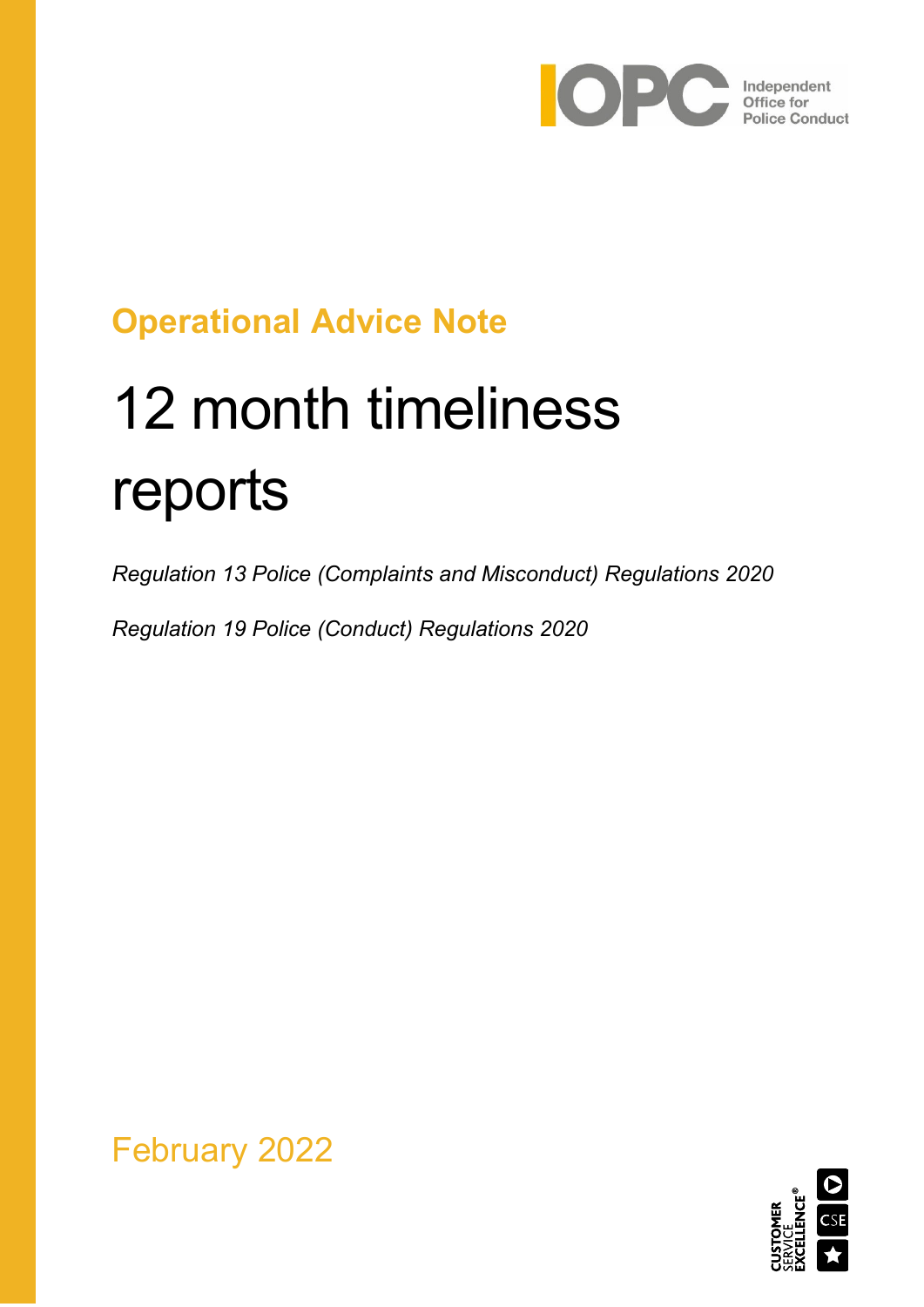## **1. Background**

- 1.1. Regulation 13 of the *Police (Complaints and Misconduct) Regulations 2020* and Regulation 19 of the *Police (Conduct) Regulations 2020* require the appropriate authority (AA) to tell the IOPC and the local policing body (LPB) when a local investigation is open for longer than 12 months (and every six months after that). This includes complaint, conduct and death or serious injury (DSI) investigations.
- 1.2. The IOPC also has to report on its own investigations (independent and directed) to the LPB and chief officer of the relevant force (unless the chief officer's conduct is under investigation).
- 1.3. The report must set out:
	- the date the complaint was made or the date on which the conduct or DSI matter came to the AA's attention
	- the date any severity assessment was given
	- the progress of the investigation
	- an estimate of when the investigation report is expected to be submitted to the AA
	- the reason for the length of time being taken to complete the investigation
	- a summary of planned next steps to draw it to a conclusion
- 1.4. The reports provide an opportunity for everyone to understand the reasons for the length of investigations and create learning opportunities around factors that influence their length. Assessment and scrutiny of the reasons demonstrate to the public and stakeholders that efforts are being made to provide reassurance over investigation timeliness.

### **2. The relevant period**

- 2.1. For the purposes of Regulation 13 and Regulation 19, the relevant period begins on the date on which the complaint is made, or the date the matter came to the attention of the AA for conduct and DSI matters (the starting point). The duty under Regulation 13 and Regulation 19 stops when the matter is submitted to the AA (the investigation is concluded).
- 2.2. The requirement only applies to matters under the 2020 regime. For example, complaint, conduct and DSI matters that came to the attention of the AA on or after the 1 February 2020.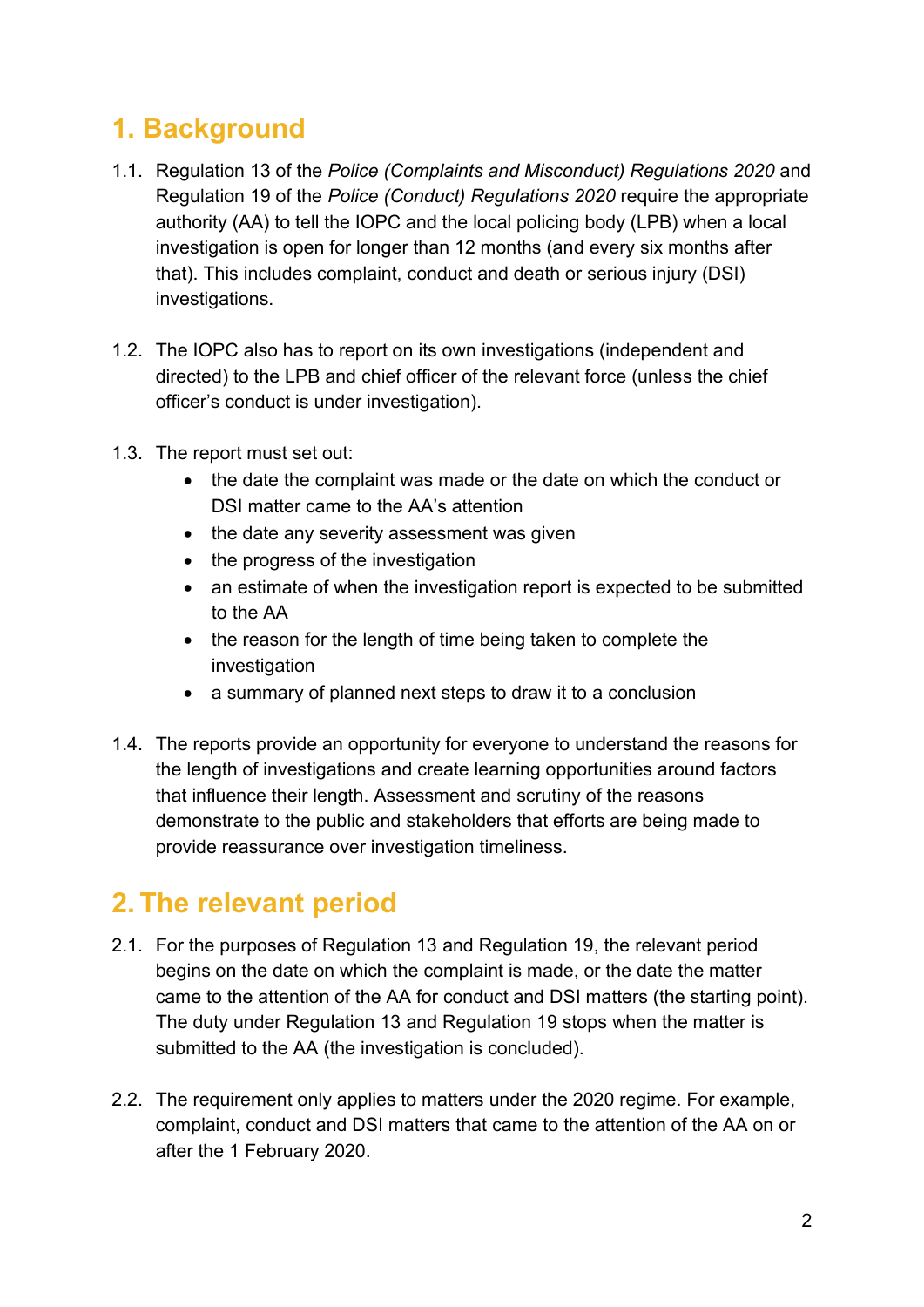- 2.3. The IOPC position is the relevant starting point cannot change and this will remain the same. This position was reached having considered how to apply the requirements of the regulations to the various lifecycles of a case. Where a case goes through various different processes such as review, re-investigation, or re-opening of an investigation, there can be no 're-setting' of the clock as the legislation does not allow for this.
- 2.4. A further report must be issued at the end of each six months.
- 2.5. The intention behind Regulation 13 and Regulation 19 is to monitor timeliness, promote accountability and encourage those investigating complaints and other matters to bring investigations (and the matters to which they relate) to a timely conclusion. Good quality explanations should be given to all parties where this is not possible. It does not matter what processes the case has gone through. The factors that have contributed to prolonging the time it has taken to bring the matter to a conclusion should be explained in the report.

## **3. Sending a timeliness report**

- 3.1. All investigations should be concluded as swiftly as possible. Lengthy investigations can have an adverse impact on families and complainants, subject officers/police staff members and interested parties. They can also undermine public confidence in the police. There may be valid reasons for the investigation being lengthy such as significant complexity, challenging circumstances or the level of seriousness requiring detailed examination. The relevant period is not a limit and must not have a negative impact on how an investigation is conducted.
- 3.2. It is the responsibility of the investigative authority to provide the report and the explanations required, irrespective of the processes that have happened previously. The explanation should refer to the chronology of how the matter has been handled.
- 3.3. When an investigation is not completed within the relevant period, the AA must provide in writing as soon as practical, the information set out at paragraph 1.3 above. The report should be sent to the relevant LPB and the IOPC by email to [oversight@policeconduct.gov.uk.](mailto:oversight@policeconduct.gov.uk)
- 3.4. The report should set out the nature of the complaint, the progress of the investigation to date, the reasons for the investigation exceeding 12 months and the planned next steps. [Annex A](#page-6-0) provides an example of a template timeliness report.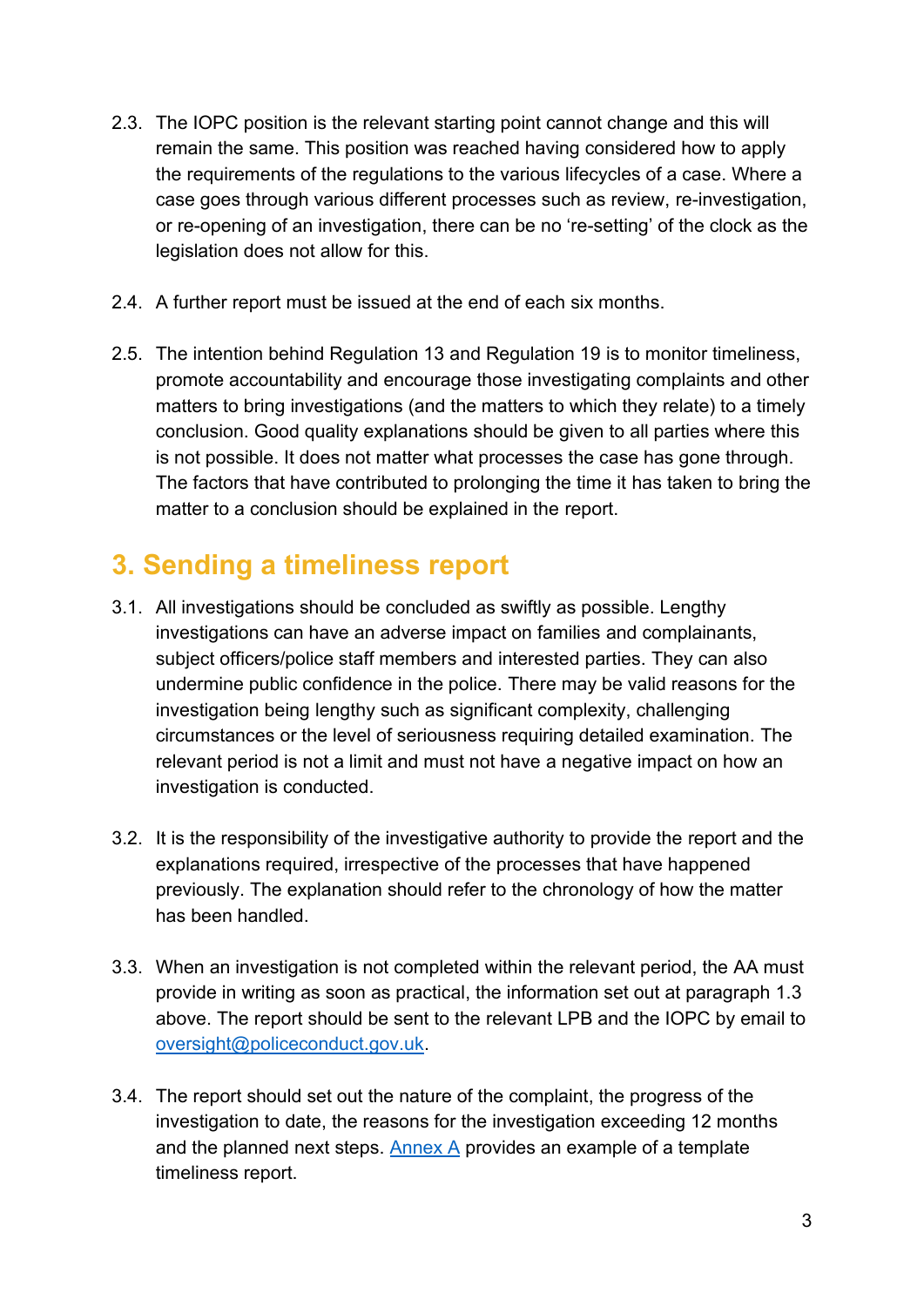- 3.5. The AA must send a copy of the report (or the information in it) to the complainant, any interested person and the person to whose conduct the investigation relates (if any). The information does not need to be given to the person to whose conduct the investigation relates if it appears to the AA that doing so could prejudice the investigation or any other investigation. It also does not need to be provided to the complainant or any interested persons where exceptions to the duty to provide information apply.
- 3.6. Below is a table of scenarios with guidance on how to apply the regulations. The list is not exhaustive and is intended as a guide.

| Scenario                                                                                                                                                                                                               | <b>Report</b><br>required? | <b>Explanation</b>                                                                                                                                                                                                                                                                                                                                                              |
|------------------------------------------------------------------------------------------------------------------------------------------------------------------------------------------------------------------------|----------------------------|---------------------------------------------------------------------------------------------------------------------------------------------------------------------------------------------------------------------------------------------------------------------------------------------------------------------------------------------------------------------------------|
| Otherwise than by investigation<br>A case handled otherwise than by<br>investigation (OTBI) goes over the<br>12 month period.                                                                                          |                            | The regulations only apply to<br>investigations. Other handling is<br>intended to be a prompt and<br>proportionate way of complaint<br>handling. Resolving a complaint in<br>this way should not exceed 12<br>months.                                                                                                                                                           |
| <b>OTBI to investigation</b><br>A case begins being handled<br>otherwise than by investigation<br>(OTBI) and moves into an<br>investigation, taking the case over<br>12 months.                                        |                            | The relevant period applies to the<br>date the complaint was made or date<br>the matter came to the attention of<br>the AA, not the date the investigation<br>commenced. A report will be required.                                                                                                                                                                             |
| The review period<br>The investigation was concluded<br>within 12 months but the time<br>spent in review means the case is<br>open for longer than 12 months.<br>The review is ongoing or not<br>upheld.               |                            | No report is required because the<br>$ $ matter has been submitted to the AA<br>and the investigation has concluded.                                                                                                                                                                                                                                                            |
| The review period - upheld<br>review<br>The investigation was concluded<br>within 12 months but the time<br>spent in review means the case is<br>$\,$ how over 12 months. The review is<br>upheld for reinvestigation. |                            | A report is required due to the<br>relevant period elapsing. The starting<br>point (date the complaint was made)<br>remains the same. The clock<br>continues and a report is required if<br>the time spent in review means the<br>case is now over 12 months old and<br>the review is upheld for<br>reinvestigation. The report should be<br>sent as soon as possible after the |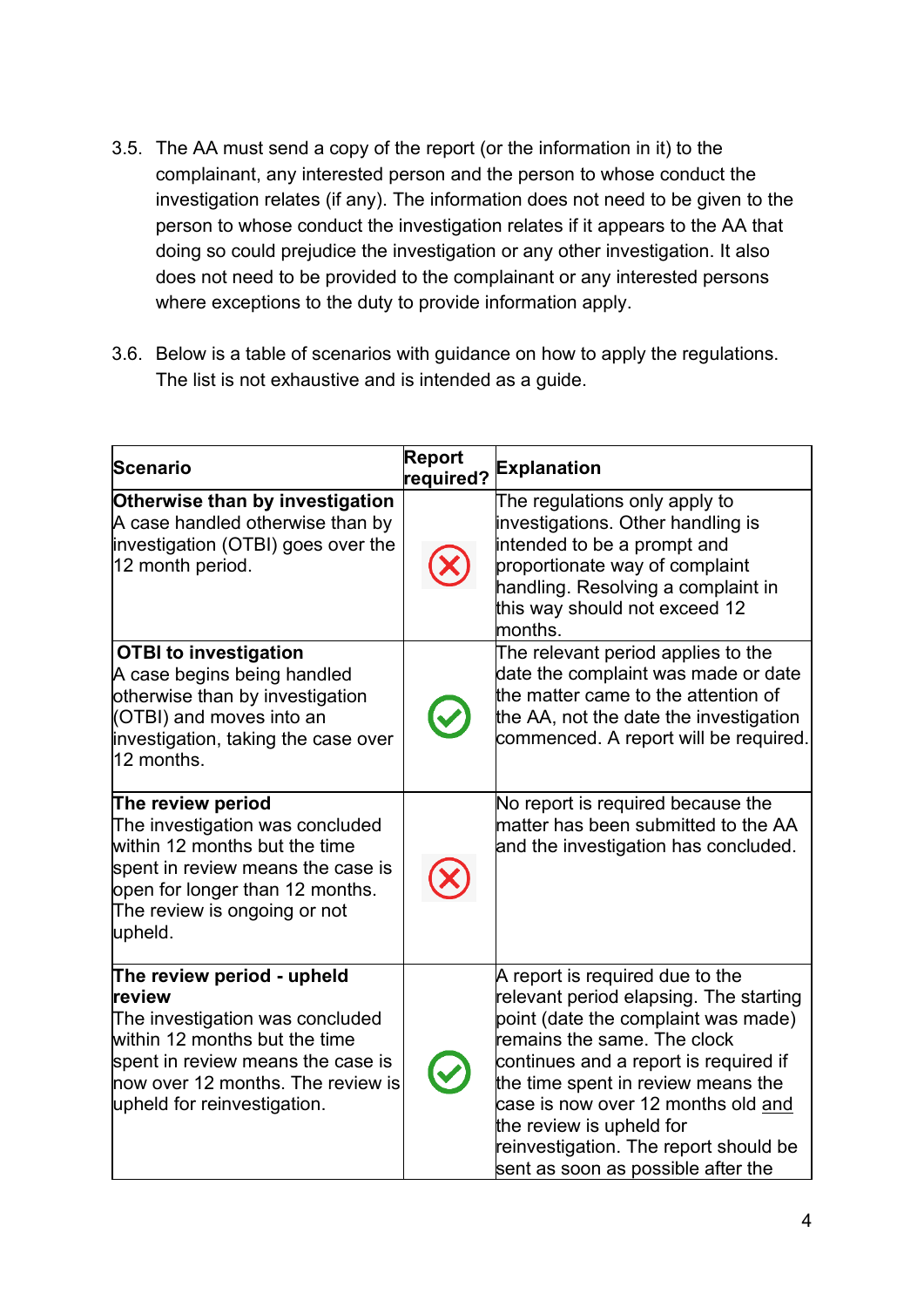| <b>Upheld review - reinvestigation</b>                                                                                                                                                                  | upheld review decision. The<br>information in the report can explain<br>the relevant factors and processes<br>affecting timeliness.<br>A report is required due to the                                                                                                                                                                                                                                                                                                                                                                                                                                                               |
|---------------------------------------------------------------------------------------------------------------------------------------------------------------------------------------------------------|--------------------------------------------------------------------------------------------------------------------------------------------------------------------------------------------------------------------------------------------------------------------------------------------------------------------------------------------------------------------------------------------------------------------------------------------------------------------------------------------------------------------------------------------------------------------------------------------------------------------------------------|
| The investigation was concluded<br>within 12 months but as a result<br>of an upheld review decision, the<br>re-investigation takes the case<br>lover 12 months.                                         | relevant period elapsing. The starting<br>point (date the complaint was made)<br>remains the same. Where a matter is<br>returned for further investigation, the<br>clock does no re-start but continues.<br>The information within the report can<br>explain the relevant factors and<br>processes affecting timeliness.                                                                                                                                                                                                                                                                                                             |
| Independent investigation<br><b>redetermined</b><br>An IOPC independent investigation<br>is redetermined to a local<br>investigation. The local<br>investigation goes over 12 months.                   | A report is required due to the<br>relevant period elapsing. The starting<br>point (date matter came to the<br>attention of the AA) remains the<br>same. Where a matter is<br>redetermined, the clock continues.<br>The information in the report can<br>explain the relevant factors and<br>processes affecting timeliness.                                                                                                                                                                                                                                                                                                         |
| <b>Suspended investigation</b><br>A matter is suspended for some or<br>all of the relevant period, and the<br>investigation has been delayed or<br>cannot be progressed.                                | A report is required. The information<br>in the report should explain the<br>connected criminal matter and<br>estimated timescales for completion.<br>Where possible, and if parts of the<br>complaint are unrelated to the<br>criminal matters, allegations could be<br>split to enable unconnected matters<br>to be progressed without delay.                                                                                                                                                                                                                                                                                      |
| Suspended - no determination<br>A matter is suspended for over 12<br>months but the AA has not yet<br>$ $ made a determination as to<br>whether the complaint should be<br>subject of an investigation. | Whenever a complaint is received,<br>the AA should make an initial<br>assessment to decide if the matter<br>requires recording, whether a referral<br>to the IOPC is required and how the<br>matter should be handled, including<br>whether an investigation is required.<br>Suspending a complaint does not<br>mean the usual determinations about<br>how the matter should be progressed<br>should also be deferred.<br>A report is required when an<br>investigation is deemed appropriate,<br>and there are related criminal<br>proceedings that mean the complaint<br>cannot be progressed and the matter<br>exceeds 12 months. |